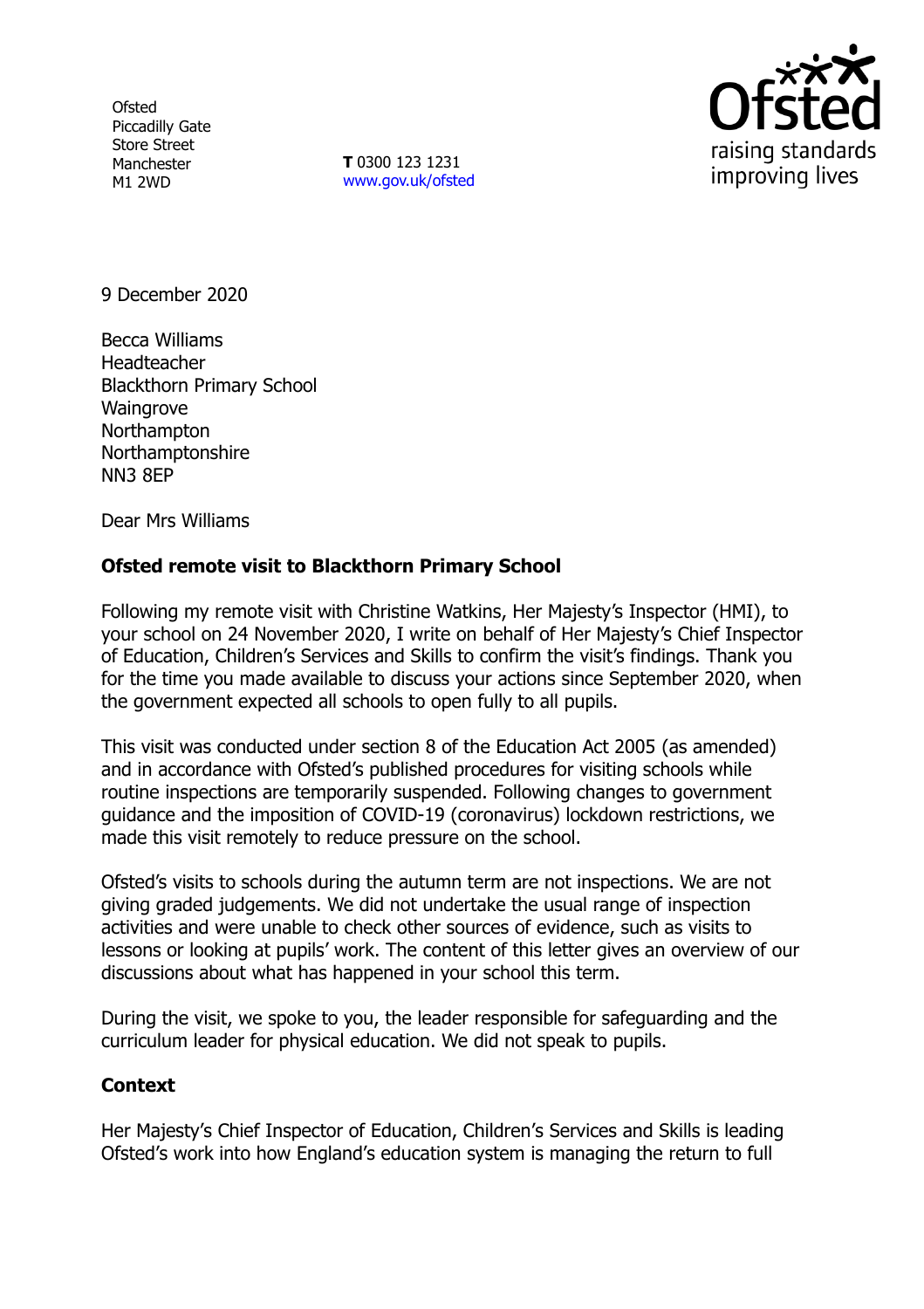

education for pupils, following an extended break in formal schooling due to the COVID-19 pandemic.

In undertaking this focused work, HMI are visiting a broad range of schools. HMI will visit a sample of:

- approximately 1,200 schools across all Ofsted grades (outstanding, good, requires improvement and inadequate)
- maintained schools, academies and free schools, special schools and centres of alternative provision, including those in cities, and coastal, town or rural communities.

The information from this visit will feed into Ofsted's national reporting so that the insights can be shared with the government and the education sector. We did not find any significant concerns during the visit. In such a case, an inspection report would be published on our website and available to parents and carers.

We did not consider your response to COVID-19 during the spring and summer terms 2020, when the school was not open to all pupils.

## **From this visit, inspectors noted that:**

- A high proportion of pupils have had to work at home since the start of term. The Year 5 'bubble' has been sent home twice. Attendance for all pupils is above that usually seen for this time of year.
- Pupils are studying the usual range of subjects. Teachers are dedicating more time to the teaching of English and mathematics in all year groups. Singing and swimming are not currently being taught, but leaders plan to return to these activities later in the year.
- Teachers in Years 1 and 2 checked pupils' phonic knowledge as soon as the pupils returned to school. Leaders have made sure that pupils are receiving extra phonics lessons to help them catch up.
- Teachers have assessed pupils' knowledge and understanding in reading, writing and spelling. Pupils who have fallen behind are receiving support.
- Teachers have identified that pupils' arithmetic skills are not as strong as they should be. Pupils are receiving support to develop their arithmetic skills.
- Across the wider curriculum, leaders are prioritising pupils' physical health and well-being. They recognise that some pupils' fitness levels have dropped. For this reason, pupils now have more opportunities to exercise and get fit.
- Leaders have developed plans to deliver the curriculum remotely, if needed. Remote education is already offered to a small number of pupils who are selfisolating. Leaders have made sure that what pupils learn at home is closely matched to what they would learn if they were in school.